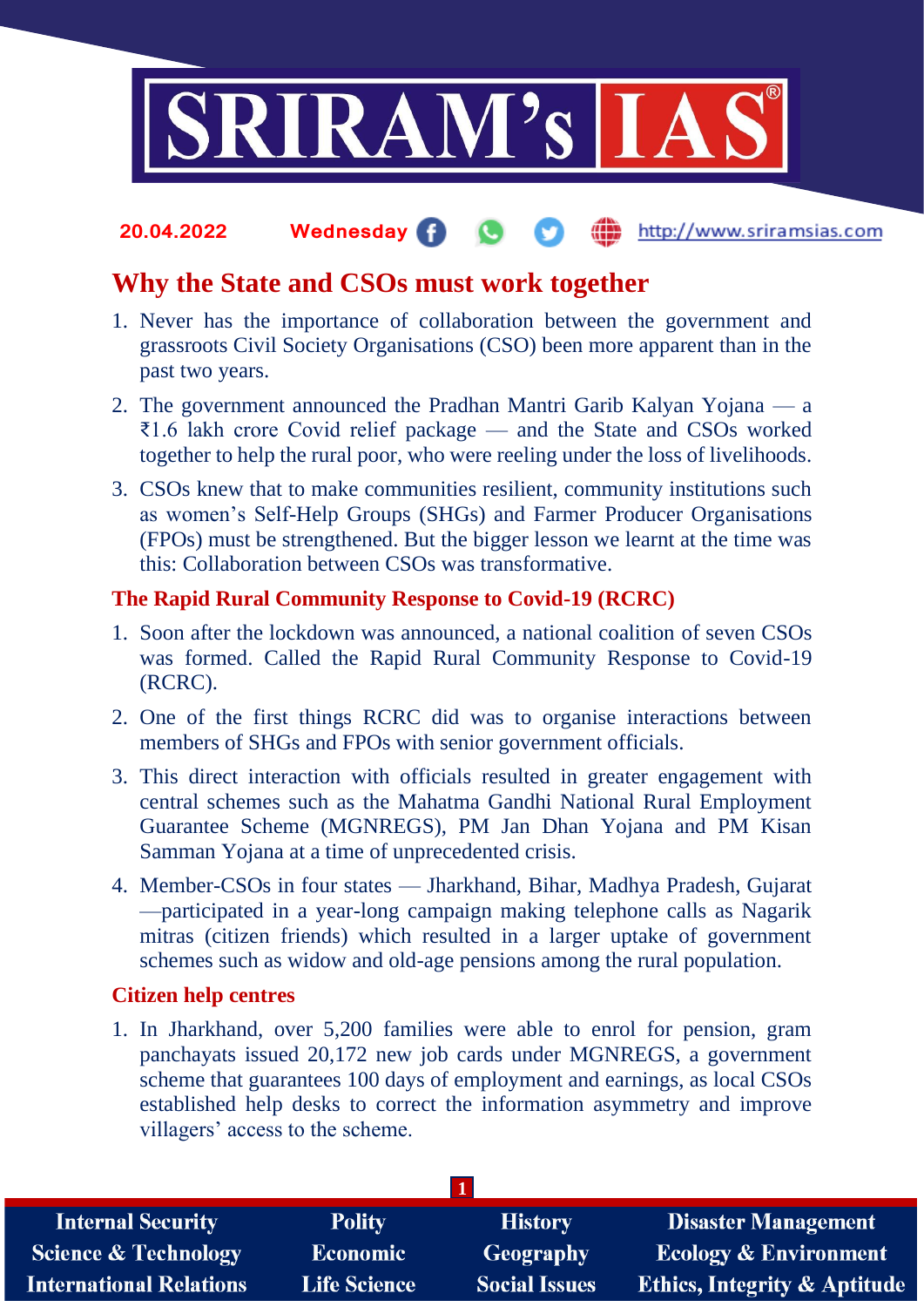

#### the http://www.sriramsias.com **20.04.2022 Wednesday**

- 2. This is a good example of how the government can use the coalition's nagarik soochna kendras (citizen help centres) and nagarik mitra innovations to scale up awareness and outreach of schemes.
- 3. RCRC also ensured that grassroots CSOs' perspectives became known to the government.

Experience has taught us that collaboration between the government and CSOs holds huge potential for improving the welfare of poor people, especially for lastmile coverage. Coalitions such as RCRC addressed the challenges thrown up by the pandemic, and the ensuing lockdown because they pooled expertise, effort and resources. This is a win-win situation.

## **Revisiting India's federalist ethos**

- 1. The model of federalism in vogue today, in its current form, is a cause and consequence of the excessive concentration of power in the Central government.
- 2. This comes at the cost of denying States their rightful place in the scheme of things as envisioned in the Constitution of India.

## **Federal concerns of states:**

- 1. This change is located in the context of the implementation of the Goods and Services Tax (GST) and the National Eligibility-cum-Entrance Test (NEET), the dissolution of the Planning Commission and the status of the National Development Council.
- 2. The conduct of revenue sharing between the Centre and certain States has been less than satisfactory, out of line with Finance Commission recommendations, and it has effectively cut off funding for policy implementation, which is the lifeblood of State administration.
- 3. In recent times the opposition has also flagged an alarming tendency for Governors of their respective States to break with hallowed constitutional tradition.
- 4. This is taking the form of Governors getting involved in the minutiae of administration — normally considered the sole domain of the State executive

| <b>Internal Security</b>        | <b>Polity</b>       | <b>History</b>       | Disaster Management                     |  |  |
|---------------------------------|---------------------|----------------------|-----------------------------------------|--|--|
| <b>Science &amp; Technology</b> | <b>Economic</b>     | Geography            | <b>Ecology &amp; Environment</b>        |  |  |
| <b>International Relations</b>  | <b>Life Science</b> | <b>Social Issues</b> | <b>Ethics, Integrity &amp; Aptitude</b> |  |  |